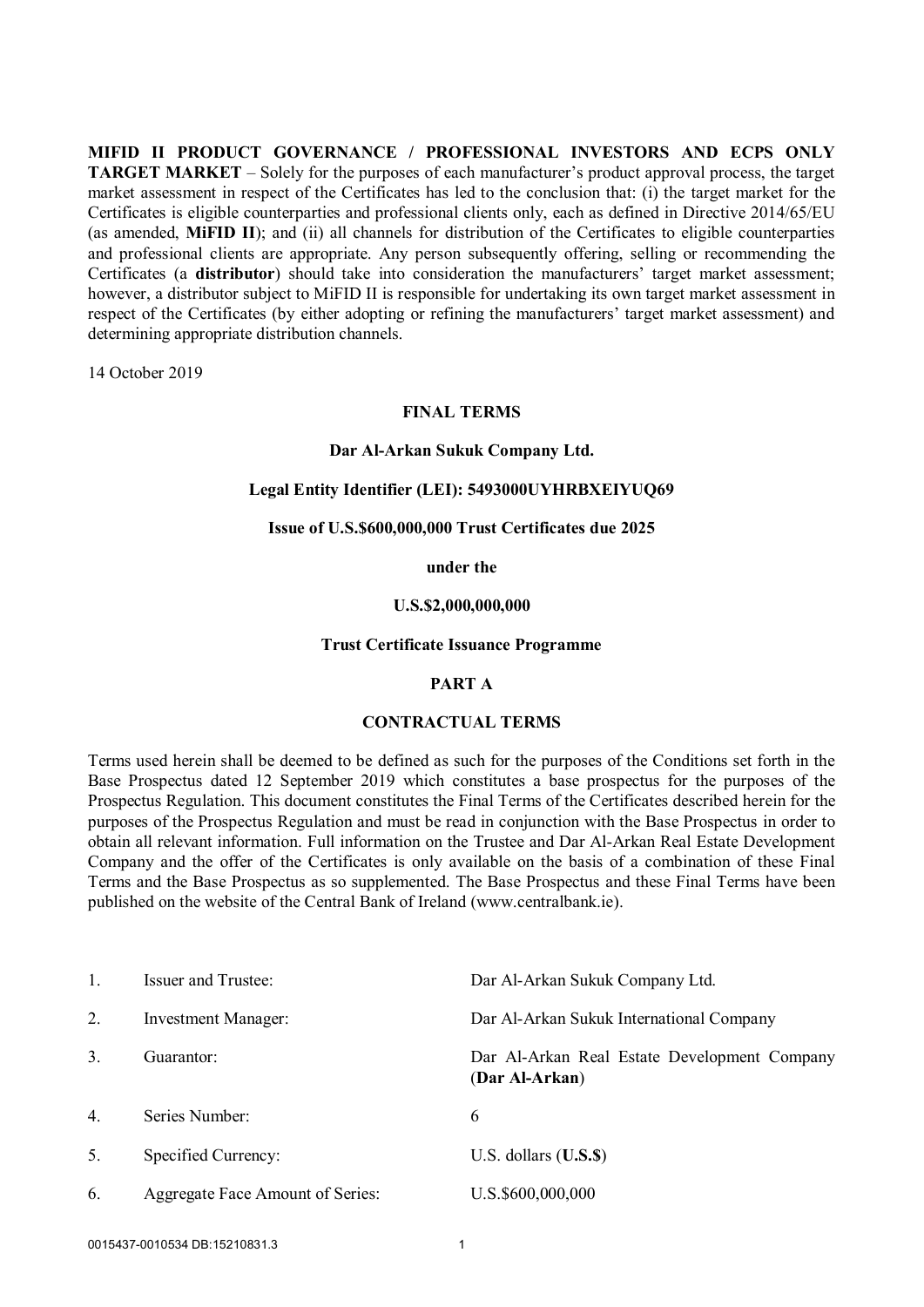| 7.  | <b>Issue Price:</b>                    |                                                                                                                                                                        | 98.841 per cent. of the Aggregate Face Amount                                  |
|-----|----------------------------------------|------------------------------------------------------------------------------------------------------------------------------------------------------------------------|--------------------------------------------------------------------------------|
| 8.  | <b>Specified Denominations:</b><br>(a) |                                                                                                                                                                        | U.S.\$200,000 and integral multiples of U.S.\$1,000<br>in excess thereof       |
|     | (b)                                    | Calculation Amount (in relation to<br>the calculation of the Periodic<br>Distribution Amount<br>whilst the<br>Certificates are in global form, see<br>the Conditions): | U.S.\$1,000                                                                    |
| 9.  | (a)                                    | <b>Issue Date:</b>                                                                                                                                                     | 15 October 2019                                                                |
|     | (b)                                    | Return<br>Accrual<br>Commencement<br>Date:                                                                                                                             | <b>Issue Date</b>                                                              |
| 10. | Scheduled Dissolution Date:            |                                                                                                                                                                        | 15 February 2025                                                               |
| 11. | Periodic Distribution Amount Basis:    |                                                                                                                                                                        | 6.750 per cent. Fixed Periodic Distribution Amount<br>(see paragraph 16 below) |
| 12. | <b>Dissolution Basis:</b>              |                                                                                                                                                                        | Dissolution at par                                                             |
| 13. | Change of Periodic Distribution Basis: |                                                                                                                                                                        | Not Applicable                                                                 |
| 14. | Put/Call Options:                      |                                                                                                                                                                        | Not Applicable                                                                 |
| 15. | Status:                                |                                                                                                                                                                        | Unsubordinated                                                                 |

# **PROVISIONS RELATING TO PERIODIC DISTRIBUTIONS PAYABLE**

| 16. |     | <b>Fixed Periodic Distribution Provisions:</b> | Applicable                                                                                                                                                                                                                                                               |
|-----|-----|------------------------------------------------|--------------------------------------------------------------------------------------------------------------------------------------------------------------------------------------------------------------------------------------------------------------------------|
|     | (a) | Rate:                                          | 6.750 per cent. per annum payable semi-annually in<br>arrear                                                                                                                                                                                                             |
|     | (b) | Periodic Distribution Date(s):                 | 15 February and 15 August in each year (other than<br>15 February 2020) up to and including the Scheduled<br>Dissolution Date. The first Periodic Distribution<br>Date shall be 15 August 2020.                                                                          |
|     |     |                                                | There will be a long first return accumulation period<br>(the Long First Return Accumulation Period) in<br>respect of the period from and including the Return<br>Accrual Commencement Date to but excluding the<br>Periodic Distribution Date falling on 15 August 2020 |
|     | (c) | Fixed Amount(s):                               | U.S.\$33.75 per Calculation Amount other than in<br>respect of the Long First Return Accumulation<br>Period                                                                                                                                                              |
|     | (d) | Broken Amount(s):                              | In respect of the Long First Return Accumulation<br>Period, U.S.\$56.25 per Calculation Amount payable<br>on the Periodic Distribution Date falling on 15                                                                                                                |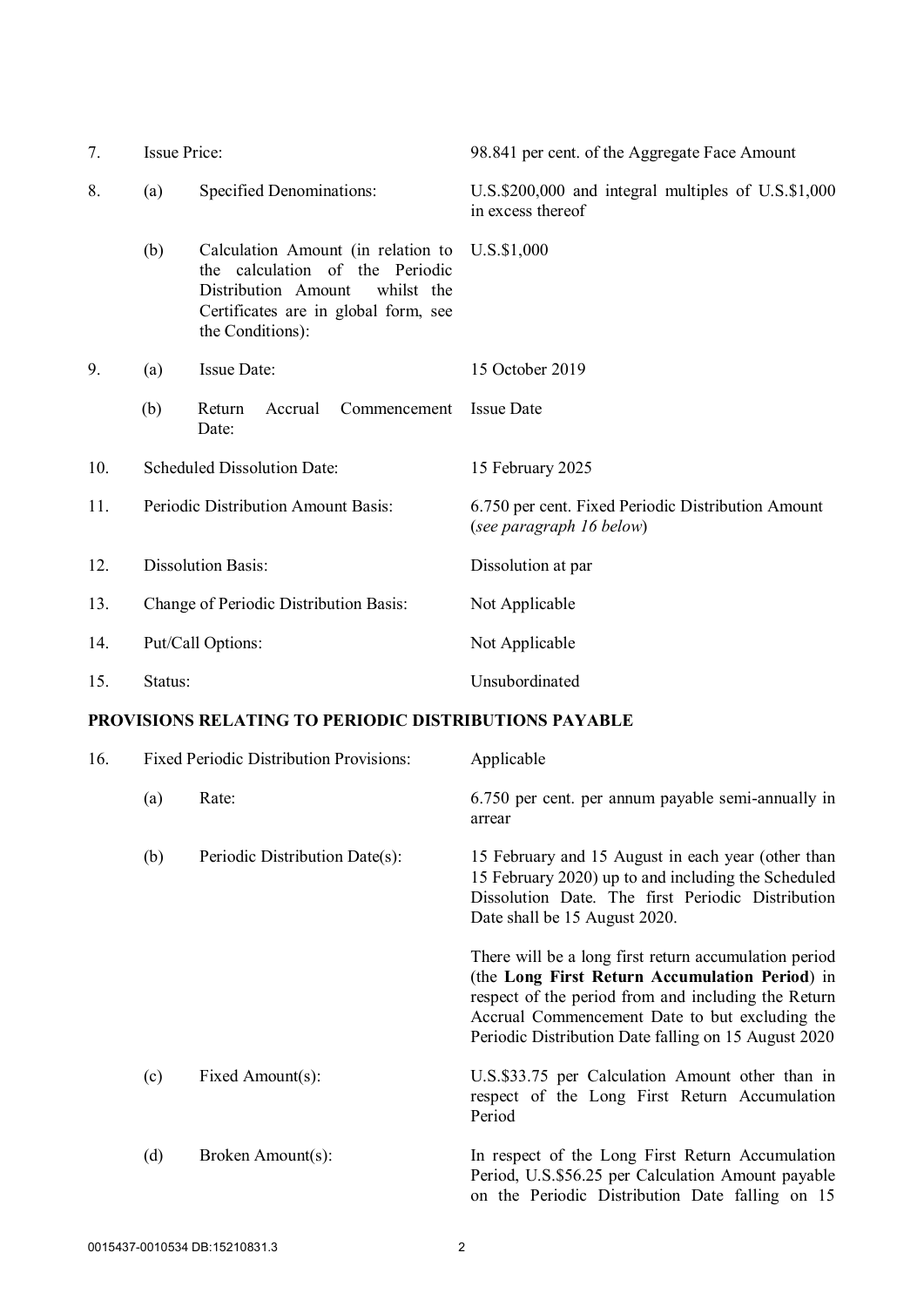|     |     |                                                   | August 2020    |
|-----|-----|---------------------------------------------------|----------------|
|     | (e) | Day Count Fraction:                               | 30/360         |
|     | (f) | Determination Date(s):                            | Not Applicable |
| 17. |     | <b>Floating Periodic Distribution Provisions:</b> | Not Applicable |

# **PROVISIONS RELATING TO REPURCHASES AND DISSOLUTION**

| 18. | Early Dissolution (Trustee Call):               | Not Applicable                                       |
|-----|-------------------------------------------------|------------------------------------------------------|
| 19. | Certificateholder Put Option:                   | Not Applicable                                       |
| 20. | Change of Control Repurchase Amount:            | 100 per cent. of the face amount of the Certificates |
| 21. | <b>Final Dissolution Amount:</b>                | U.S.\$1,000 per Calculation Amount                   |
| 22. | Early Dissolution Amount (Tax):                 | U.S.\$1,000 per Calculation Amount                   |
| 23. | Dissolution Amount pursuant to<br>Condition 14: | U.S.\$1,000 per Calculation Amount                   |

# **GENERAL PROVISIONS APPLICABLE TO THE CERTIFICATES**

| 24. | Form of Certificates:                | Global Certificate exchangeable for Certificates in |
|-----|--------------------------------------|-----------------------------------------------------|
|     |                                      | definitive registered form in the limited           |
|     |                                      | circumstances specified in the Global Certificate   |
| 25. | <b>Additional Financial Centres:</b> | Not Applicable                                      |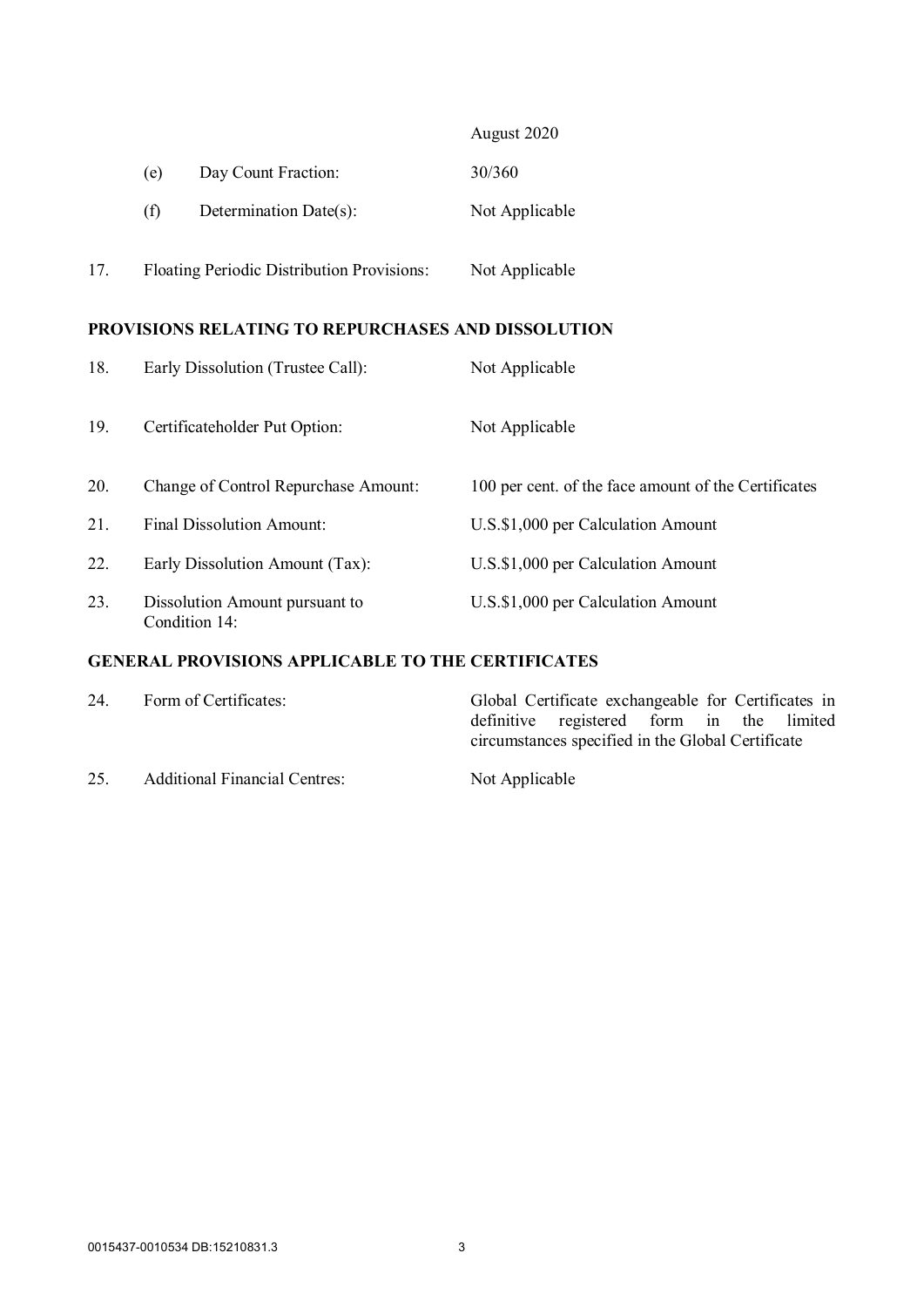## **RESPONSIBILITY**

Each of the Trustee and Dar Al-Arkan accepts responsibility for the information contained in these Final Terms.

Signed on behalf of

DAR AL-ARKAN SUKUK COMPANY LTD.

Um John Curran<br>Director  $By: \ldots \rightarrow \mathbb{R}$ 

Duly authorised

# DAR AL-ARKAN REAL ESTATE DEVELOPMENT COMPANY

Duly authorised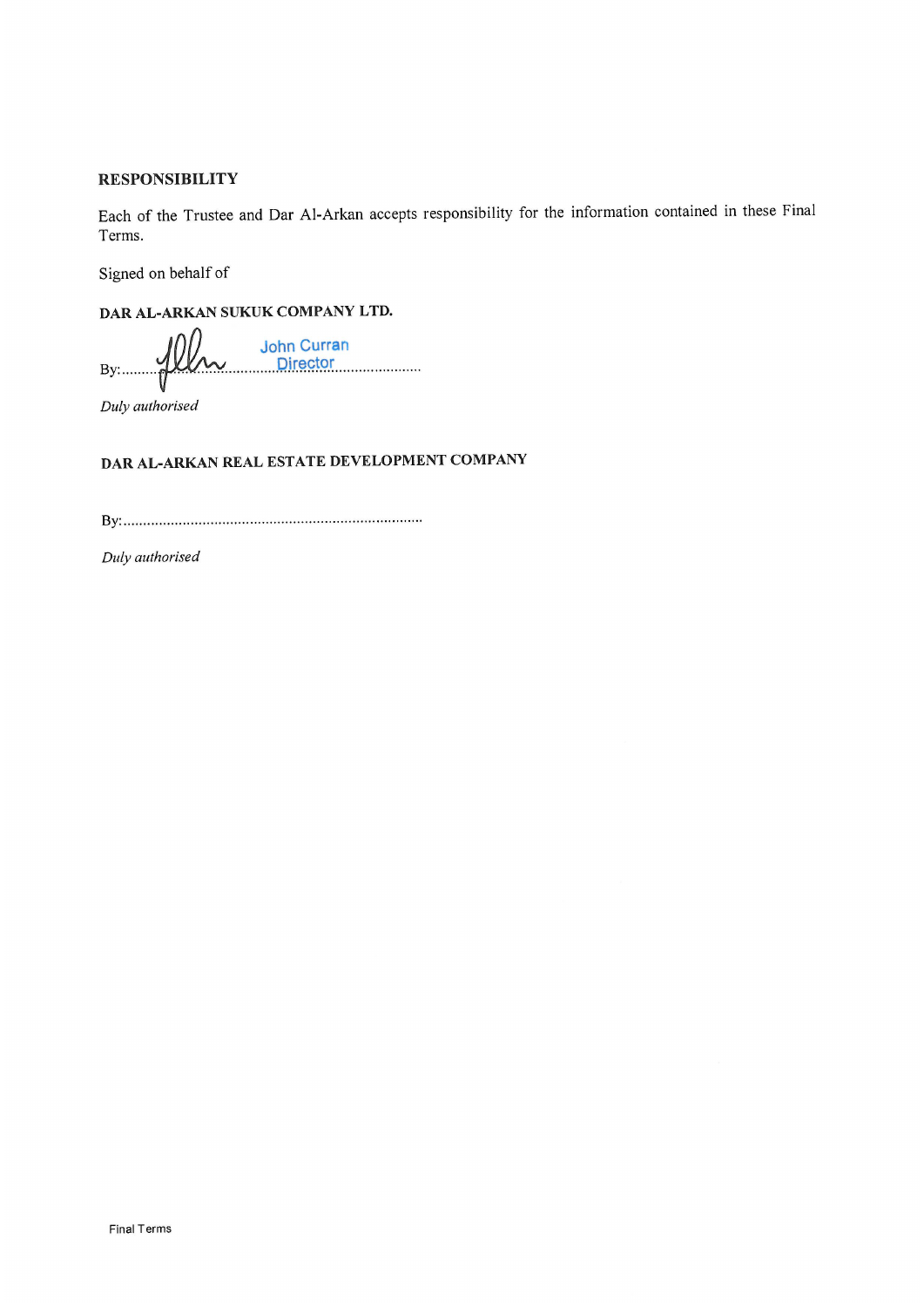## **RESPONSIBILITY**

Each of the Trustee and Dar Al-Arkan accepts responsibility for the information contained in these Final Terms.

Signed on behalf of

DAR AL-ARKAN SUKUK COMPANY LTD.

Duly authorised

DAR AL-ARKAN REAL ESTATE DEVELOPMENT COMPANY

By:  $\mathcal{A}$ .........<mark>..</mark>......... Duly authorised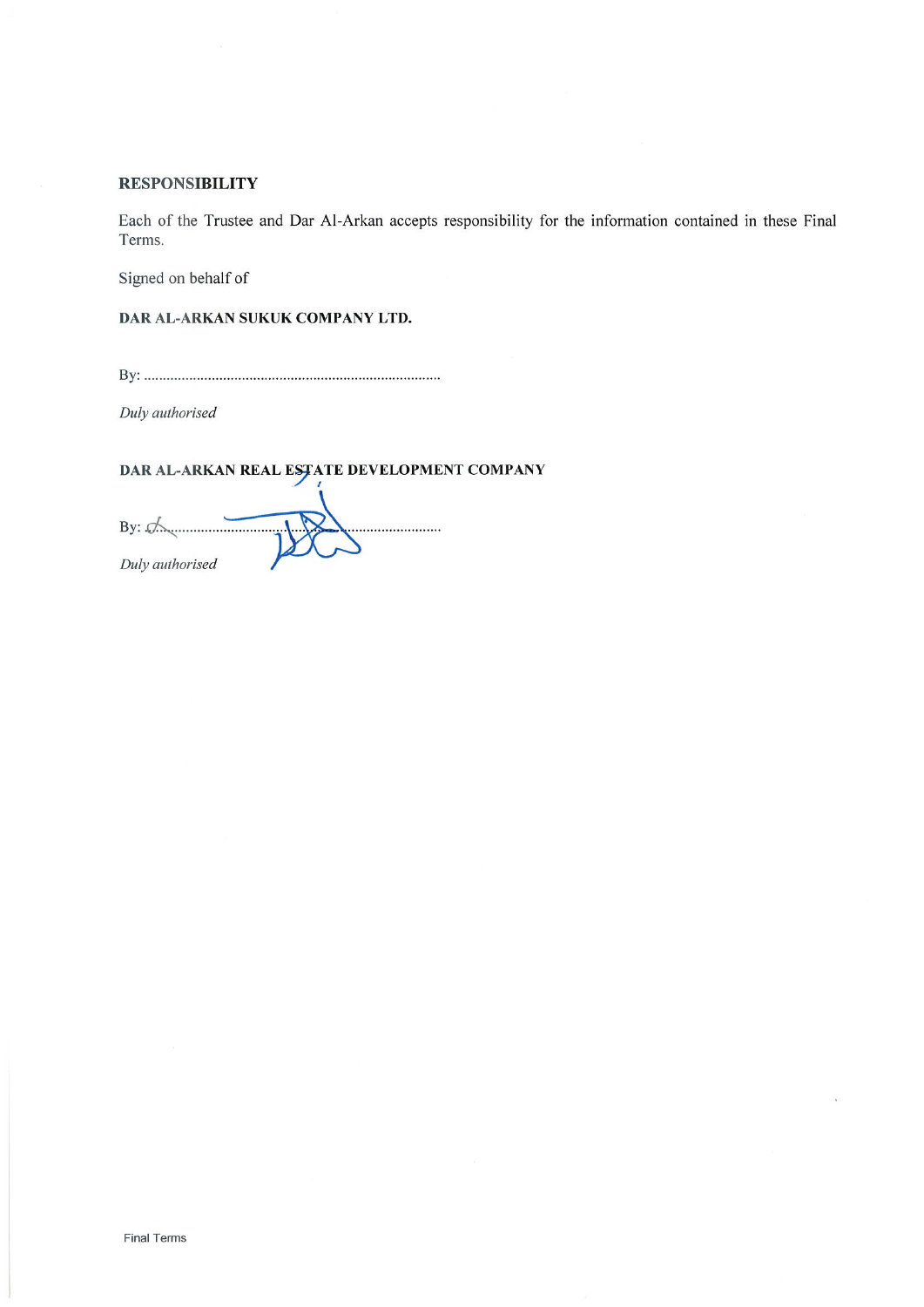### **PART B - OTHER INFORMATION**

# **1. LISTING AND ADMISSION TO TRADING**

admission to trading:

(i) Listing and admission to trading: Application has been made by the Trustee (or on its behalf) for the Certificates to be admitted to trading on Euronext Dublin's regulated market and listing on the Official List of the Euronext Dublin with effect from 15 October 2019. (ii) Estimate of total expenses related to  $\epsilon$ 1,000

### **2. RATINGS**

Ratings: The Certificates to be issued have been rated B1 by Moody's Investors Service Ltd.

> Moody's Investors Service Ltd. is established in the European Union and is registered under Regulation (EC) No. 1060/2009 (as amended).

## **3. INTERESTS OF NATURAL AND LEGAL PERSONS INVOLVED IN THE ISSUE**

Save for any fees payable to the Managers, so far as each of the Trustee and Dar Al-Arkan is aware, no person involved in the issue of the Certificates has an interest material to the offer. The Managers and their affiliates have engaged, and may in the future engage, in investment banking and/or commercial banking transactions with, and may perform other services for, Dar Al-Arkan and its affiliates in the ordinary course of business for which they may receive fees.

#### **4. PROFIT OR RETURN** (**FIXED PERIODIC DISTRIBUTION CERTIFICATES ONLY**)

Indication of profit or return: 7.000 per cent. per annum.

The profit or return is calculated at the Issue Date on the basis of the Issue Price. It is not an indication of future profit or return.

#### **5. OPERATIONAL INFORMATION**

| (i)   | <b>ISIN Code:</b> | XS2066049219                                                                                                                                                                     |
|-------|-------------------|----------------------------------------------------------------------------------------------------------------------------------------------------------------------------------|
| (ii)  | Common Code:      | 206604921                                                                                                                                                                        |
| (iii) | CFI:              | See the website of the Association of National<br>Numbering Agencies (ANNA) or alternatively<br>sourced from the responsible National Numbering<br>Agency that assigned the ISIN |
| (iv)  | FISN:             | See the website of the Association of National<br>Numbering Agencies (ANNA) or alternatively<br>sourced from the responsible National Numbering                                  |